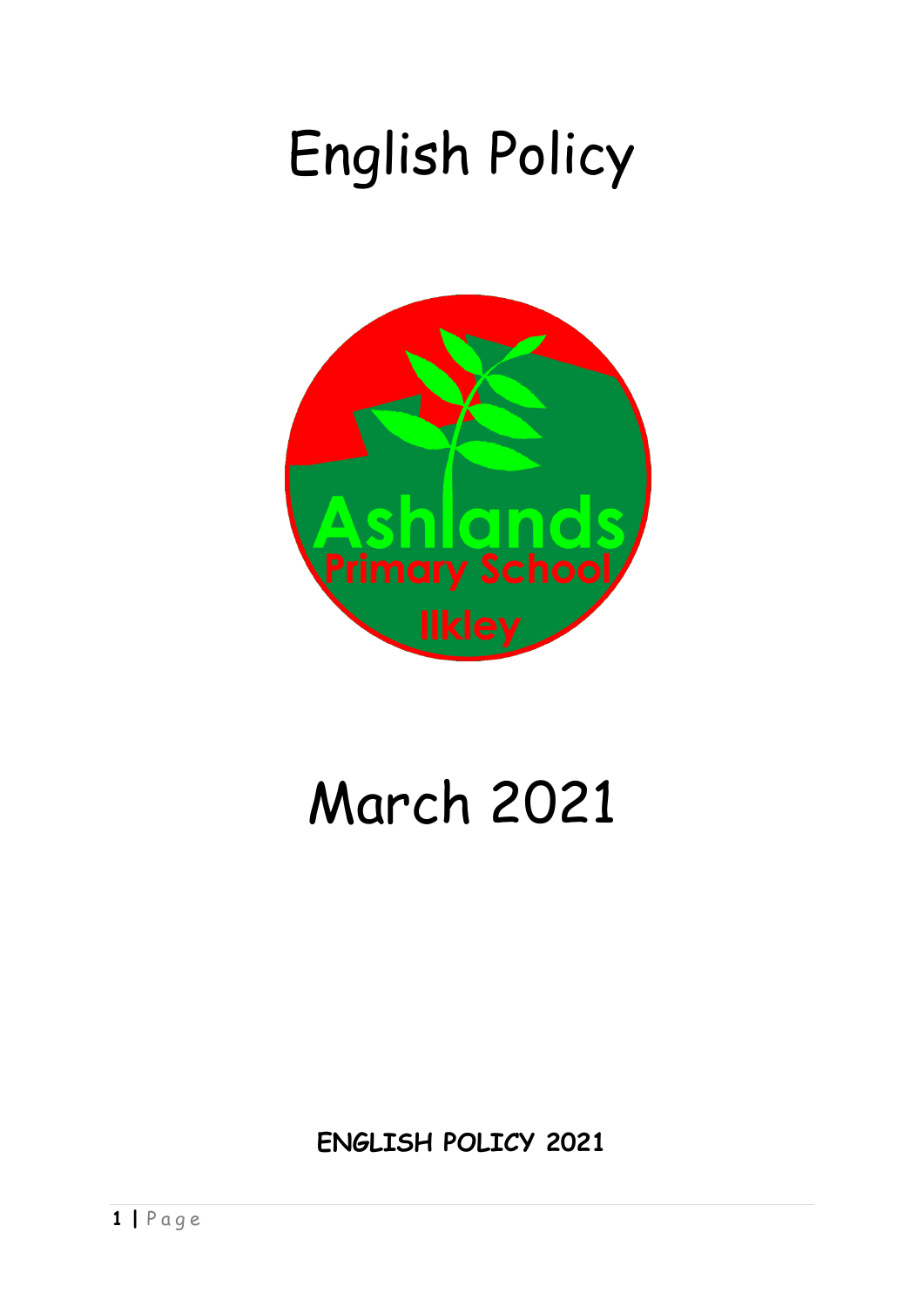# **INTENT**

# **1. AIMS**

We aim to develop all our pupils' speaking and listening, reading and writing skills through our Integrated Curriculum. English is closely linked to this curriculum to make learning purposeful and provide a context for reading and writing tasks. Through quality texts children acquire a love for reading and writing whilst developing their knowledge and understanding. Our aim is that children will leave Ashlands Primary School, secondary school ready and with a love for the subject.

Pupils at Ashlands Primary School will leave Year 6:

- reading and writing with confidence, fluency and understanding, using a range of independent strategies to self-monitor and correct;
- with a love of reading and writing and a desire to read and write for enjoyment;
- with an interest in words and their meanings; developing a growing vocabulary in spoken and written forms;
- understanding a range of text types, media types and genres;
- able to write in a variety of styles and forms appropriate to the situation;
- using their developing imagination, inventiveness and critical awareness;
- having a suitable, technical vocabulary to articulate their responses and able to express their opinions.

#### **2. STATUTORY REQUIREMENTS**

Statutory requirements for the teaching and learning of English are laid out in the New Curriculum (2013) and in the Communication and Language and Literacy sections of the Statutory Framework *Development Matters* for the Early Years Foundation Stage (2012).

**In the Foundation Stage (Nursery and Reception)** Through adult guided activities and provision based learning, children are given opportunities to:

- speak and listen and represent ideas in their activities;
- use communication, language and literacy in every part of the curriculum;
- become immersed in an environment rich in print and opportunities to communicate.

#### **In Key Stage One**

• Children learn to speak confidently and listen to what others have to say throughout all subject areas. They learn to read and write independently, for pleasure and with enthusiasm. They learn to use language to explore their own experiences and imaginary worlds whilst developing a rich vocabulary.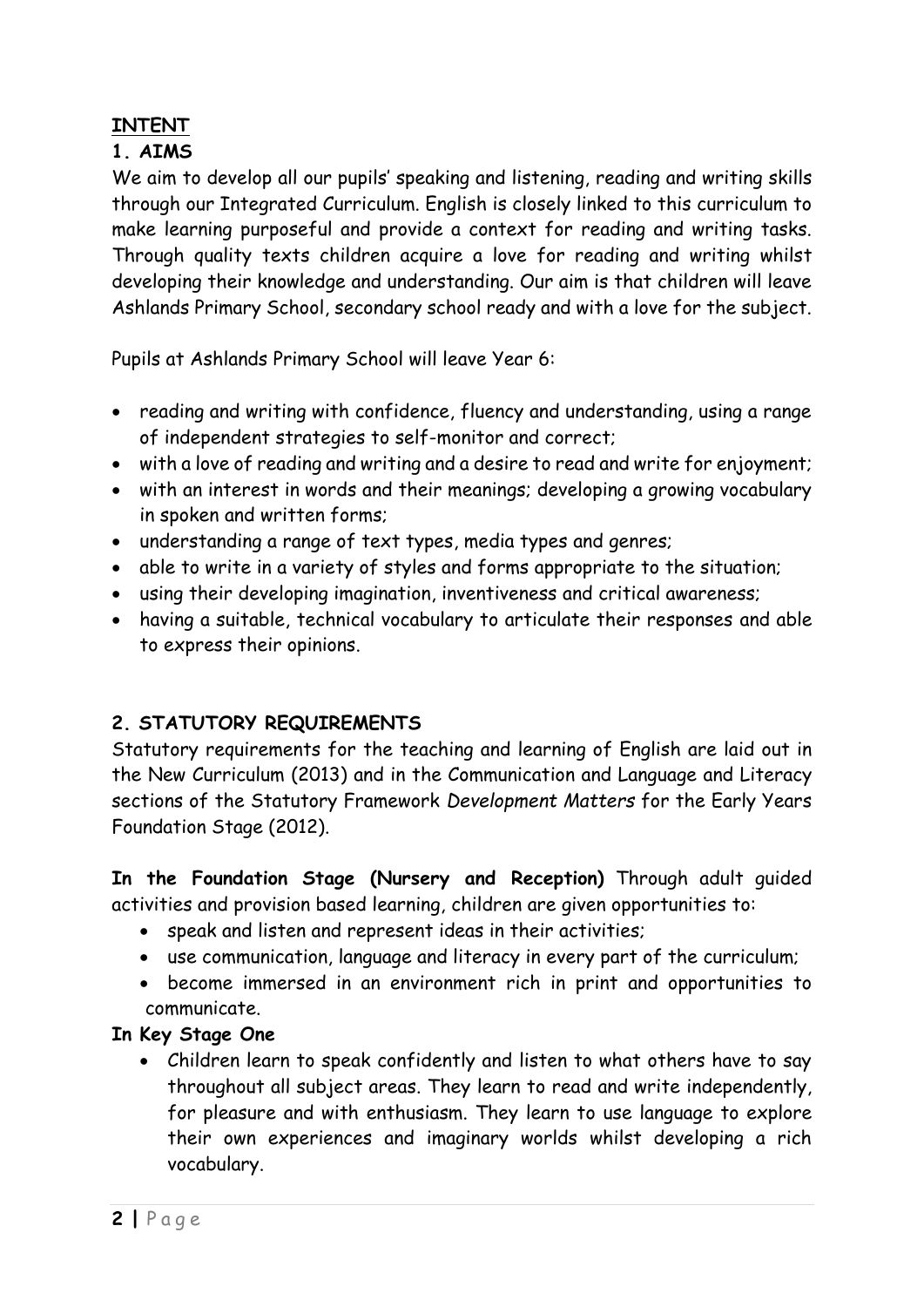#### **In Key Stage Two**

• Children learn to change the way they speak and write to suit different situations, purposes and audiences. They read a range of texts in school, at home and for pleasure and respond to different layers of meaning in them. They explore the use of language in literary and non-literary texts and learn how the structure of language works.

# **IMPLEMENTATION**

# **3. SUBJECT ORGANISATION**

#### **Foundation Stage**

In Foundation stage children have daily discreet phonics lessons. Children have opportunities to develop their communication, language and literacy skills on a daily basis in both adult led and child initiated activities. The learning environment is rich and engaging in order to enthuse and encourage communication, language and literacy in all areas.

#### **Key Stage 1**

In Key Stage 1 whole class daily, discreet phonics lessons (L&S) are taught. English lessons are taught daily, with an emphasis on real texts, both fiction and non-fiction. Children take part in whole class guided and individual reading sessions and have regular story times to develop a love of reading. Literacy skills are developed across the curriculum and through regular handwriting practise and spellings. Provision is made for children who require extra support through differentiated class teaching and resources, for example word mats and checklists.

#### **Key Stage 2**

In Key Stage 2, children have daily English lessons as well whole class guided reading, handwriting and spelling sessions, organised over the week. A class novel will be read and usually links to the Integrated Curriculum topic. Literacy skills are developed across the curriculum. Provision is made for children who require extra support through intervention programmes.

#### **4. APPROACHES TO SPEAKING AND LISTENING**

The National Curriculum for English (2014) reflects the importance of spoken language in pupils' development across the whole curriculum cognitively, socially and linguistically. At Ashlands Primary School we feel spoken language underpins the development of reading and writing. The quality and variety of language that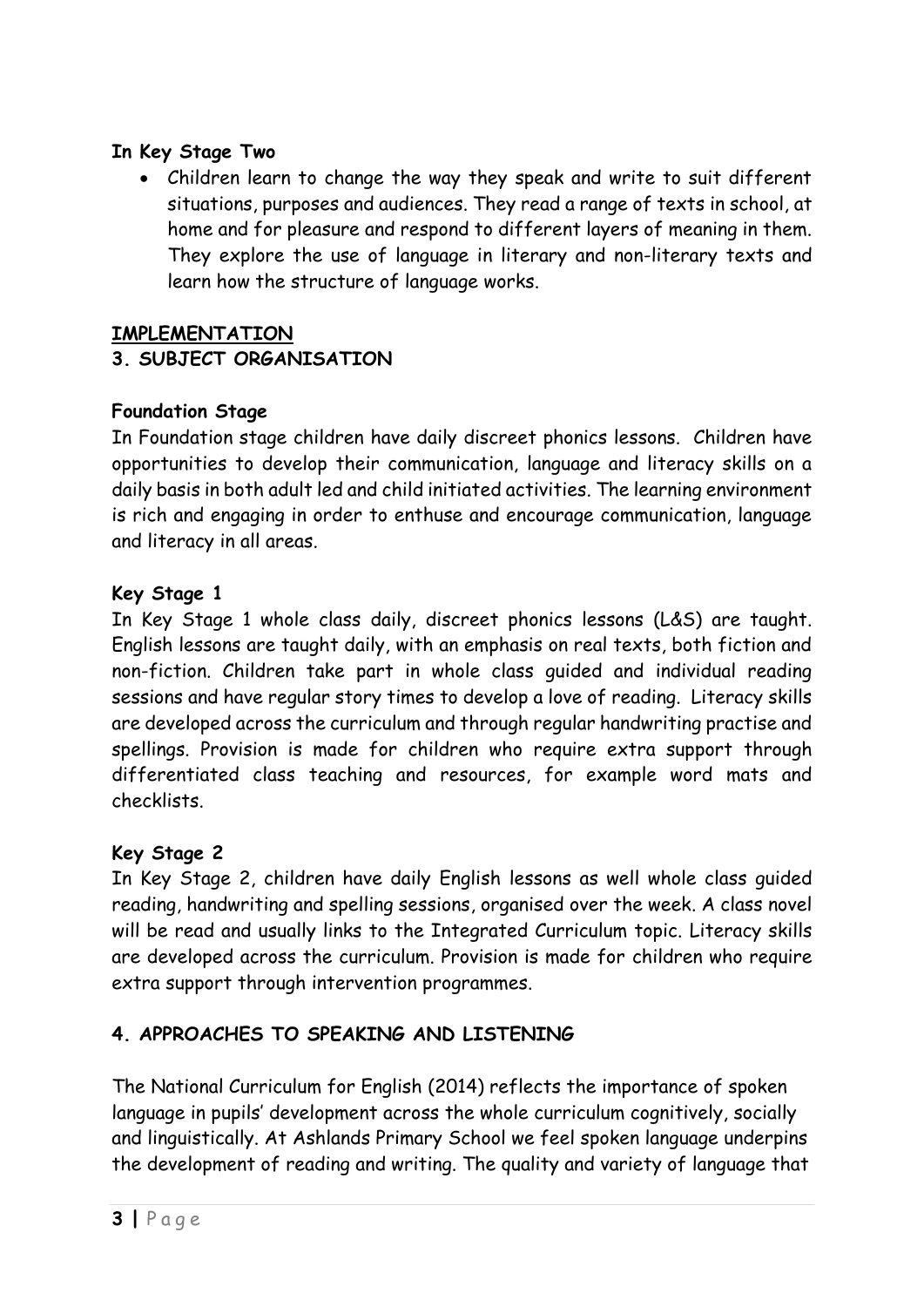pupils hear and speak are vital for developing their vocabulary and grammar. Children at Ashlands are therefore given the opportunity to take part in drama and role play activities through their English work and across the curriculum. Performance poetry is also taught to develop prosody throughout all Key Stages.

Teachers ensure the continual development of pupils' confidence and competence in spoken language and listening skills. Pupils from Year 1 to 6 develop a capacity to explain their understanding of books and other reading, and to prepare their ideas before they write. They are assisted in making their thinking clear to themselves as well as to others and teachers enable pupils to build secure foundations by using discussion to probe and remedy their misconceptions. Pupils are also taught to understand and use conventions for discussion and debate.

All pupils participate in and gain knowledge, skills and understanding associated with the artistic practice of drama. In each Key Stage, pupils are taught to adopt, create and sustain a range of roles, responding appropriately to others in role. This is through English and Topic lessons but also through the extensive work covered by PPA staff.

Children have opportunities to improvise, devise and script drama for one another and a range of audiences, as well as to rehearse, refine, share and respond thoughtfully to drama and theatre performances. Our aim is for our children to become confident speakers, so opportunities are given for them to prepare and give talks to their peers. As they progress through school, they will be encouraged to have a larger audience. Regular opportunities are given for public speaking, these include Celebration Assemblies, where children present their work to an audience of their peers and parents.

# **5. APPROACHES TO READING**

#### **Foundation Stage and Key Stage 1**

Discrete daily phonics sessions in FSU and KS1 enable children to develop efficient decoding skills. Children have the opportunity to apply these skills and develop reading strategies, and discuss texts in detail in individual, guided, shared and independent reading sessions. The emphasis in FSU and KS1 is on effective decoding and developing a love of reading.

Children will have a school reading book which will be changed regularly. This will link directly to their phonetic learning, ensuring children only take home books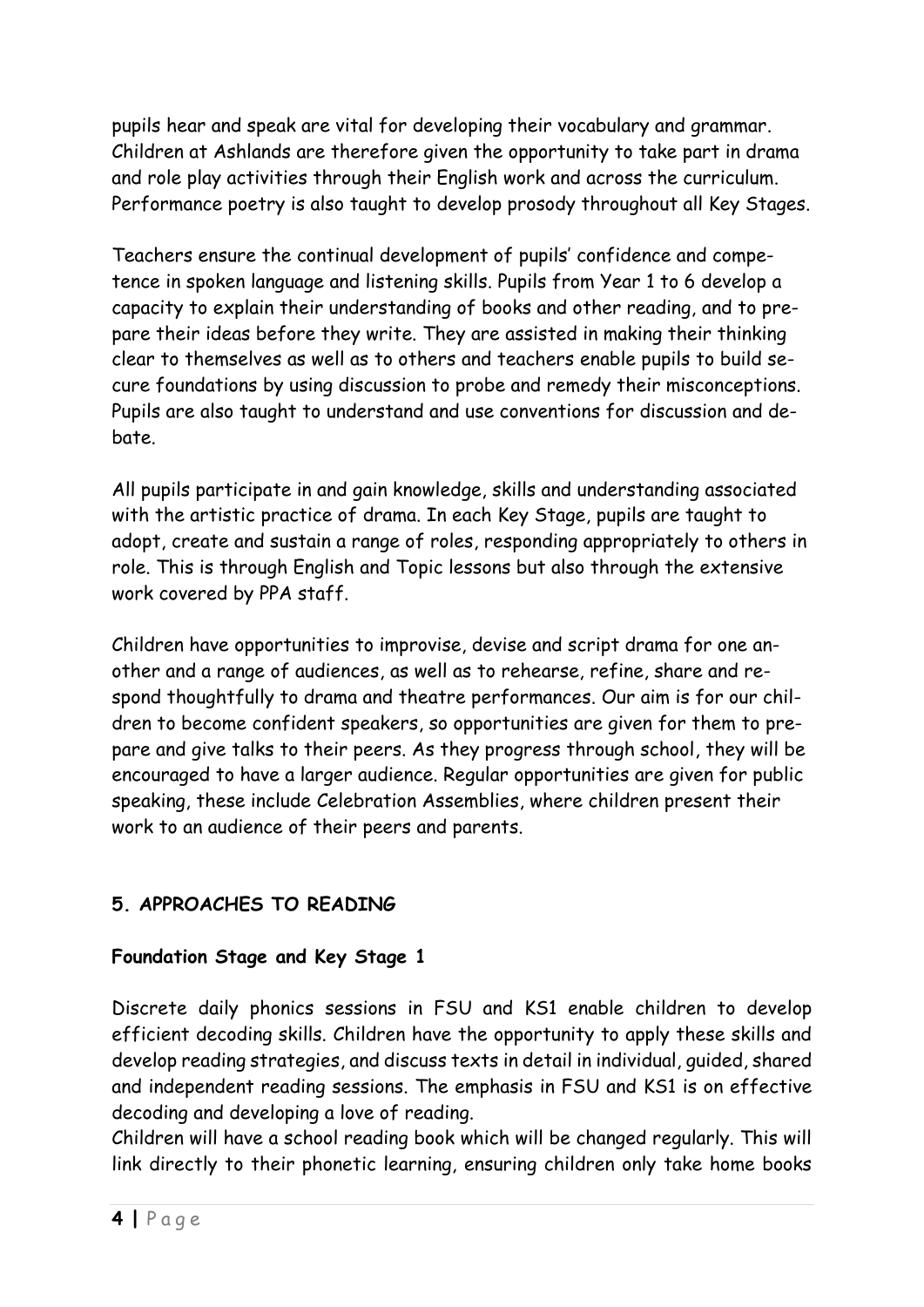which are accessible. These books are used to support the development of reading and comprehension skills. Parents are encouraged to read with their child as often as possible and asked to record this in their child's Reading Record. Letters are sent home offering advice to parents about reading with their child and an open door policy is in operation so that parents can discuss their child's progress, interests and any concerns they may have.

Children are given opportunities to read frequently with teachers, teaching assistants and volunteers. In addition, many exciting and rewarding activities are arranged to promote the pleasure and knowledge which can be gained from books; whole school themed days, weekly buddy reading with upper KS2, visiting authors and World Book Day. All children are encouraged to take home books from the school library. The library has a wide variety of fiction and non- fiction books which are relevant to the curriculum and the interests and ages of the children. Children are regularly read to by adults, including teachers and parents.

#### **Key Stage 2**

In Key Stage 2 children continue to progress through the banded reading books. The Reading Record Book continues to be a valuable means of communication between home and school. Skilled readers are encouraged to continue reading from the banded reading stock and progress to 'Advanced Readers'. Here they will be exposed to fiction, non-fiction and abridged versions of the 'classics'. This is to broaden their general and literary knowledge as well as continuing to expose them to good examples of both sentence and text structure. Banded books are supplemented by the books children choose to read for pleasure, both from the class and school libraries.

It is through a structured approach, a stimulating literature rich environment and many varied opportunities to read and celebrate reading that we endeavour to develop a lifelong love of reading in our children. This love of reading and books translates into a desire to write and communicate their own thoughts, feelings and ideas.

#### **Guided Reading**

Following whole school training from a specialist we are now, as a school, conducting our guided reading sessions as a whole class. Support is given to individuals, where appropriate, to ensure all children can access texts and activities.

#### **6. APPROACHES TO WRITING**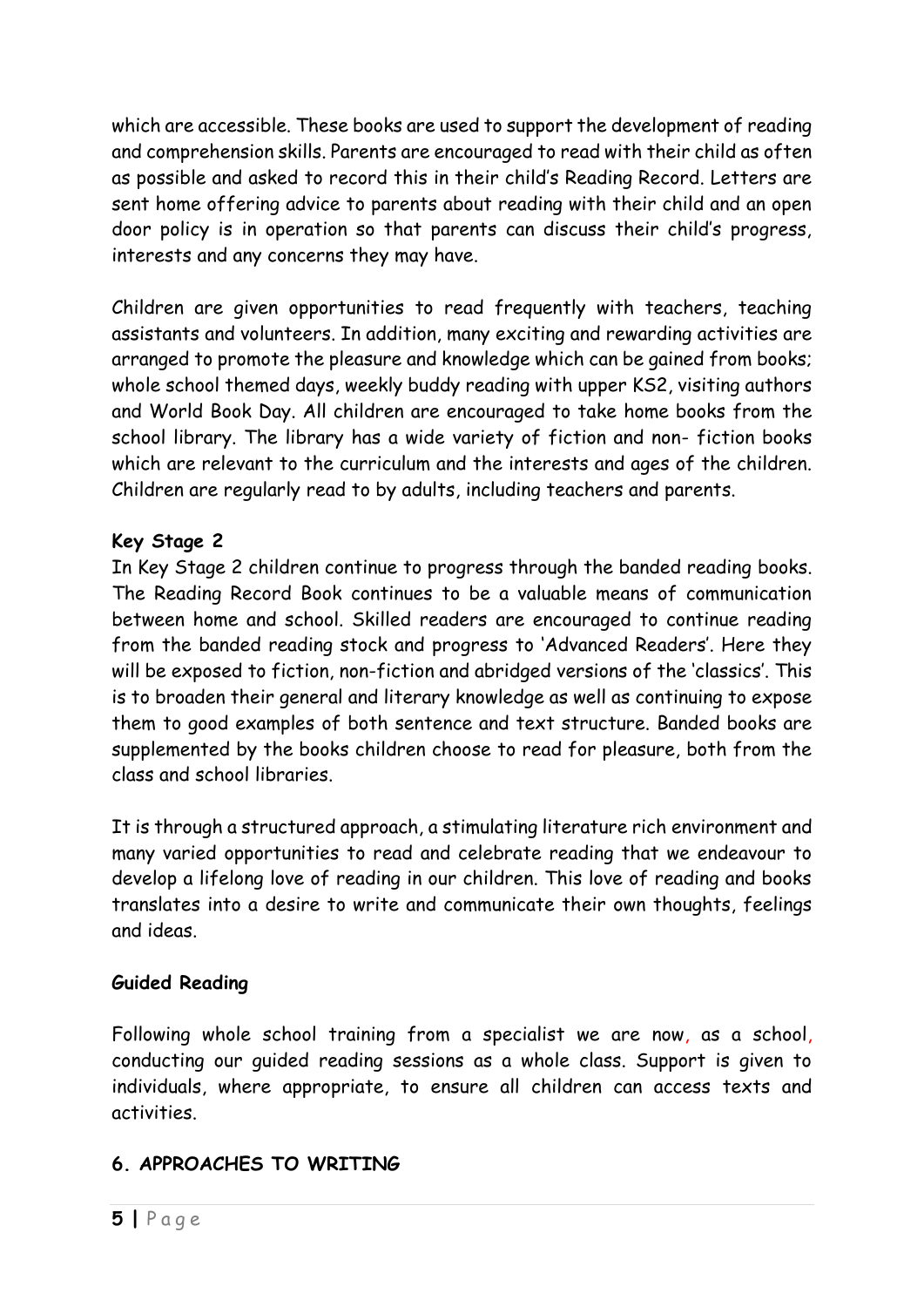We aim to develop the children's ability to produce well structured, detailed writing in which the meaning is made clear and which engages the interest of the reader. Attention is paid throughout the school to the formal structures of English: grammatical detail, punctuation and spelling. An emphasis is also placed on the creative writing process and children use their imaginations and creativity to implement the skills they have learnt when writing independently.

#### **Foundation Stage**

In Foundation Stage, children have a language rich environment, which alongside creative teaching encourages children to write in a variety of styles and genres across the curriculum. In each area of continual provision, a writing tool kit can be found, which encourages both boys and girls to write names, labels, captions and sentences. Teachers model writing and display a variety of writing in each area. Children also become familiar with retelling simple traditional stories in order to develop their use of story language.

# **Key Stage 1**

Throughout Key Stage One, children are taught to write simple sentences from memory and are encouraged to use their phonic skills and apply learnt spelling patterns when spelling unknown words. They will also become familiar with writing high frequency words and common exception words. All children are encouraged to say a sentence out loud before writing it, rehearse sentences orally, sequence sentences to form short narratives and re-read what they have written to check it makes sense. Through effective marking and feedback teachers will provide pupils with the tools to edit and re-draft their work. Children will contribute and use the working wall and displays to help them with their writing across the curriculum. By the end of Year 2, children will have the stamina to write at length. They will produce a range of texts including narratives, poetry, non-fiction and those based on personal experiences.

#### **Key Stage 2**

In Key Stage Two pupils are taught strategies to help them to plan, draft and edit their writing for a variety of different audiences and purposes. Where necessary, children will draw on relevant research and reading and use drafts of texts to ensure spelling, punctuation and grammar is accurate. Children will be encouraged to enhance the meaning of their writing by using the working wall and other displays within each classroom; ensuring paragraphs are cohesive and coherent. During English sessions children are encouraged to evaluate their work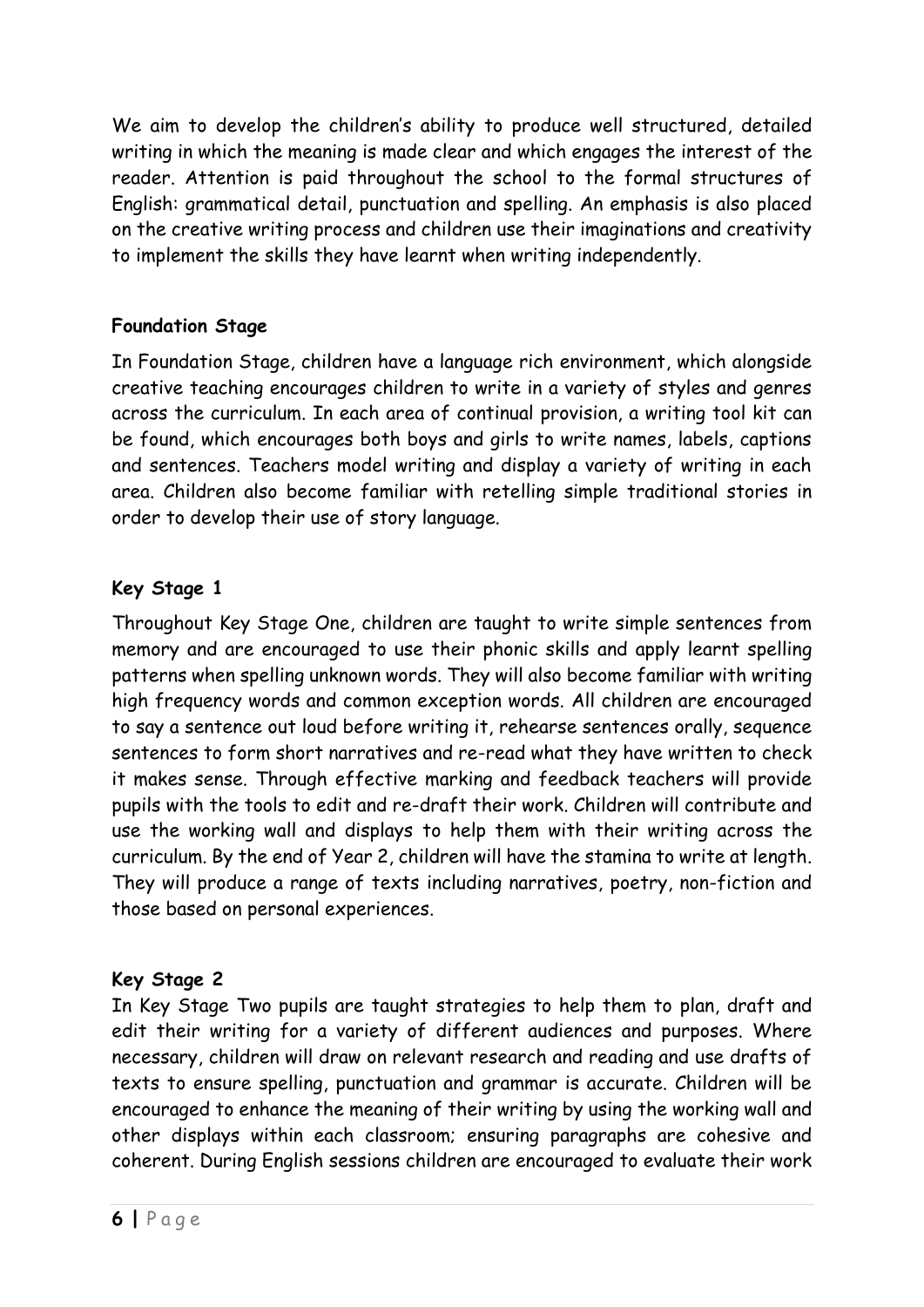and check and edit the tense and grammatical features of their writing. Teachers ensure consistent and effective marking and feedback in order to support pupils further in progressing.

The children are given frequent opportunities in school to write in different contexts and for a variety of purposes and audiences. They may be asked to produce their writing on their own or as part of group. Children will also be given the opportunity to use ICT for their writing and use resources such as dictionaries, word mats and 'Mighty Writer' for support. We use the programme 'Letterjoin' to aid our teaching of correct letter formation and orientation using cursive script (from Reception).

# **7. CROSS-CURRICULAR LITERACY OPPORTUNITIES**

Teachers seek to take advantage of opportunities to make cross-curricular links. They plan for pupils to practise and apply the skills, knowledge and understanding acquired through English lessons to other areas of the curriculum.

# **8. INCLUSION**

We aim to provide for all children so that they achieve as highly as they can in English according to their individual abilities. We identify which pupils or groups of pupils are under-achieving and take steps to improve their attainment. Gifted children will be identified, and suitable learning challenges provided.

# **9. EQUAL OPPORTUNITIES**

Ashlands Primary School has universal ambitions for every child, whatever their background or circumstances. Children learn and thrive when they are healthy, safe and engaged.

In order to engage all children, cultural diversity, home languages, gender and religious beliefs are all celebrated. Our curriculum includes a wide range of texts and other resources which represent a diverse, multicultural society and appeal to all learners.

We believe in 'valuing what the child brings to school' and recognise the importance of supporting a child's first language, not only to foster self-esteem, but to assist in the learning of English.

#### **11. BRITISH VALUES**

British values are developed and encouraged in English lessons through: